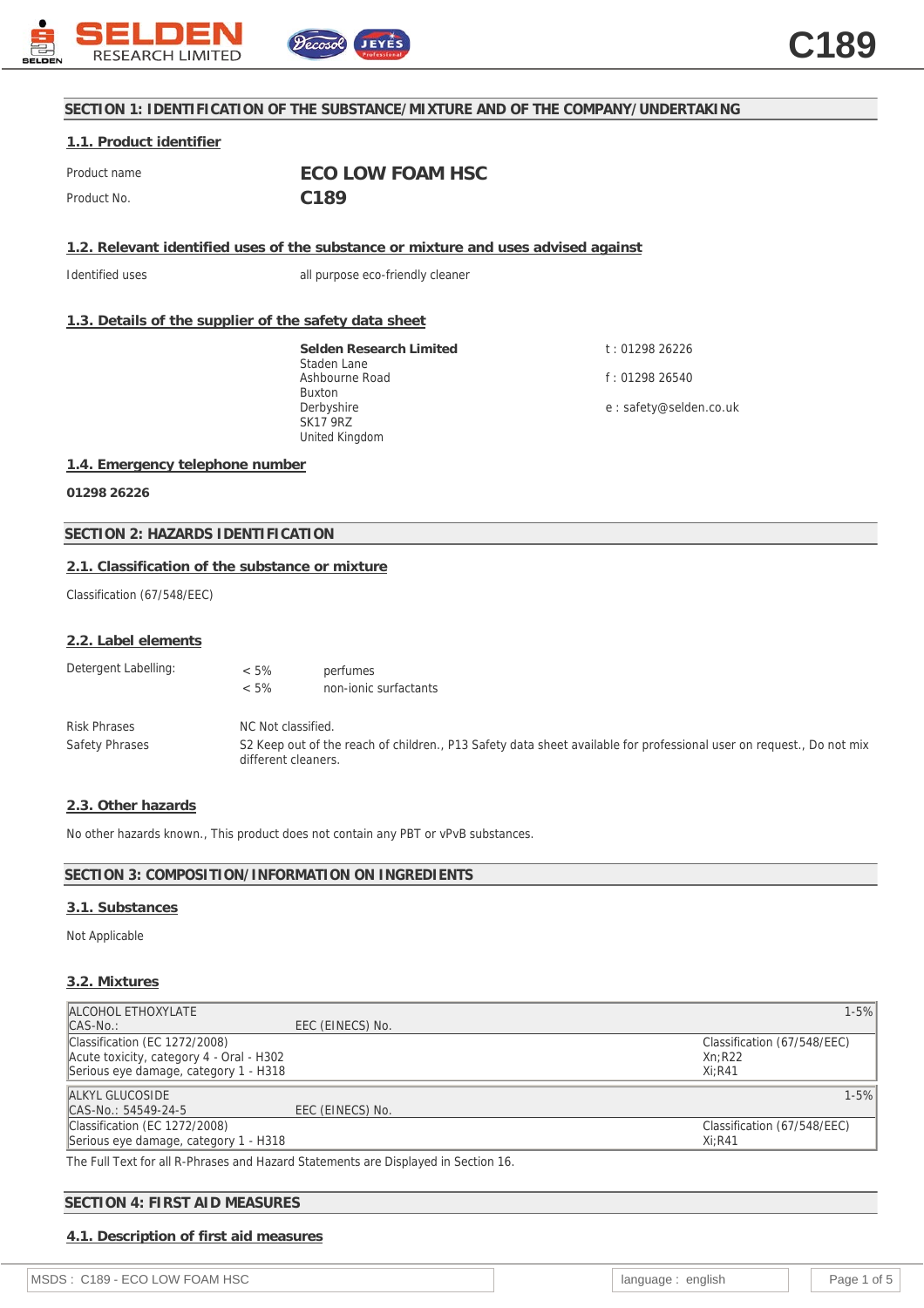

| General information |                                                                                                                                                              |
|---------------------|--------------------------------------------------------------------------------------------------------------------------------------------------------------|
| Inhalation          | General first aid, rest, warmth and fresh air.                                                                                                               |
| Ingestion           | DO NOT INDUCE VOMITING!, Rinse mouth thoroughly., Drink plenty of water., Get medical attention., NEVER MAKE<br>AN UNCONSCIOUS PERSON VOMIT OR DRINK FLUIDS! |
| Skin contact        | Rinse with water., Get medical attention if any discomfort continues.                                                                                        |
| Eye contact         | Promptly wash eyes with plenty of water while lifting the eye lids., Get medical attention if any discomfort continues.                                      |
|                     |                                                                                                                                                              |
|                     |                                                                                                                                                              |

### **4.2. Most important symptoms and effects, both acute and delayed**

ecosol

| Ingestion    | Liquid irritates mucous membranes and may cause abdominal pain if swallowed., Diarrhoea., Nausea,<br>vomiting. |
|--------------|----------------------------------------------------------------------------------------------------------------|
| Skin contact | Prolonged contact may cause dryness of the skin.                                                               |
| Eye contact  | Irritation is likely.                                                                                          |

# **4.3. Indication of any immediate medical attention and special treatment needed**

Treat Symptomatically.

### **SECTION 5: FIREFIGHTING MEASURES**

### **5.1. Extinguishing media**

Extinguishing media This product is not flammable., Use fire-extinguishing media appropriate for surrounding materials.

### **5.2. Special hazards arising from the substance or mixture**

Unsuitable extinguishing media

### **5.3. Advice for firefighters**

Special Fire Fighting Special Fire Fighting<br>Procedures Self contained breathing apparatus and full protective clothing must be worn in case of fire.

### **SECTION 6: ACCIDENTAL RELEASE MEASURES**

### **6.1. Personal precautions, protective equipment and emergency procedures**

For personal protection, see section 8.

### **6.2. Environmental precautions**

Any spillage needs to be contained and not allowed to enter water courses

### **6.3. Methods and material for containment and cleaning up**

Stop leak if possible without risk., Absorb in vermiculite, dry sand or earth and place into containers., Flush with plenty of water to clean spillage area., Do not contaminate water sources or sewer.

### **6.4. Reference to other sections**

For personal protection, see section 8. For waste disposal, see section 13.

# **SECTION 7: HANDLING AND STORAGE**

## **7.1. Precautions for safe handling**

Eye protection should be considered where there is a risk of splashing. Rubber gloves and barrier cream are recommended when using any chemical.

### **7.2. Conditions for safe storage, including any incompatibilities**

Store in tightly closed original container in a dry, cool and well-ventilated place., Keep in original container.

# **7.3. Specific end use(s)**

| language: english | Page 2 of 5 |
|-------------------|-------------|
|                   |             |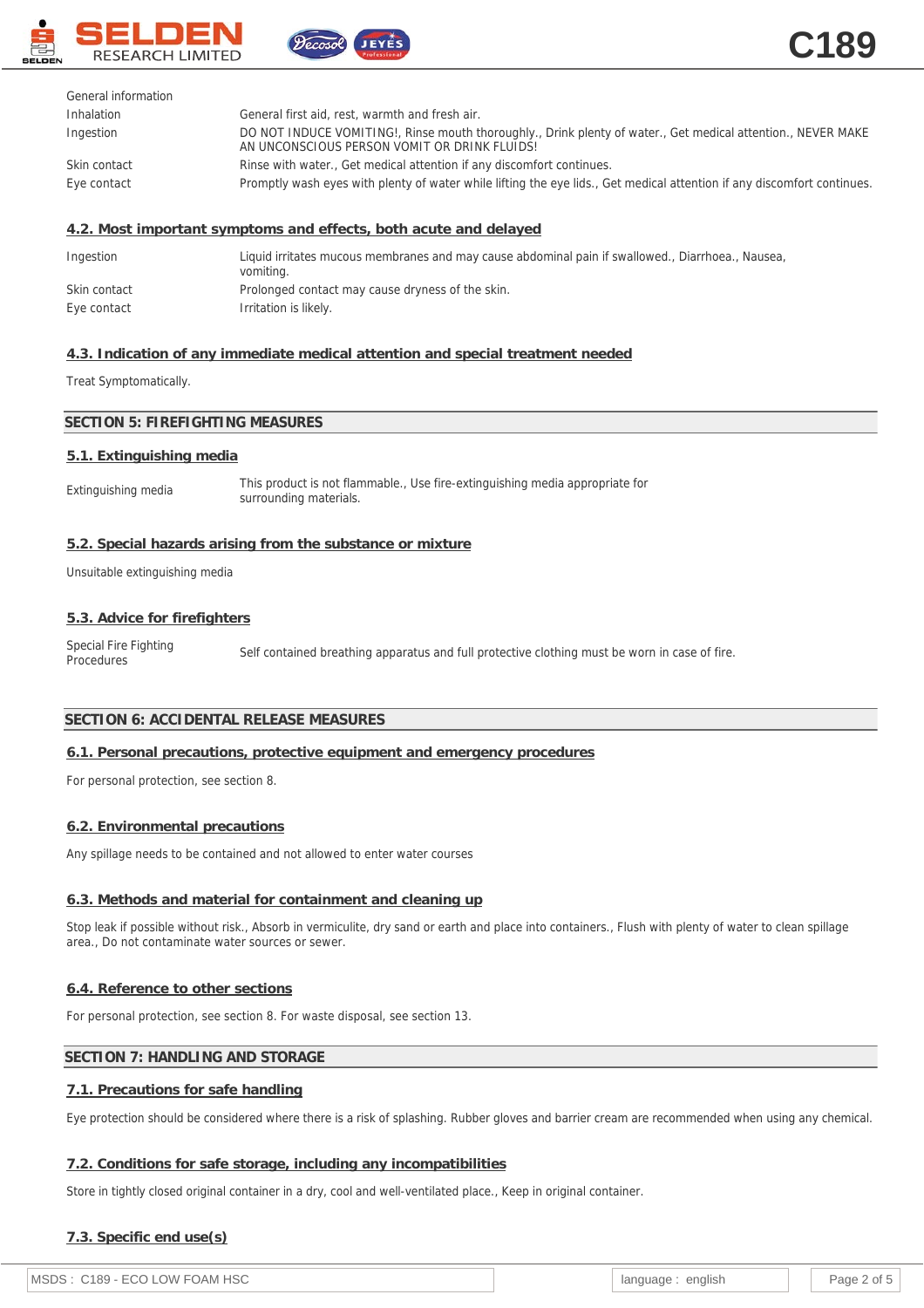

See product label for detailed usage and instructions.

### **SECTION 8: EXPOSURE CONTROLS/PERSONAL PROTECTION**

#### **8.1. Control parameters**

Not applicable

**8.2. Exposure controls**

Protective equipment



Hand protection For prolonged or repeated skin contact use suitable protective gloves. Eye protection Safety glasses are not normally required. However their use is recommended where there is a risk of spray mist or splashing when using or handling product. Other Protection General workwear only

### **SECTION 9: PHYSICAL AND CHEMICAL PROPERTIES**

### **9.1. Information on basic physical and chemical properties**

| Appearance               | Liguid                  |
|--------------------------|-------------------------|
| Colour                   | Yellow.                 |
| Odour                    | Characteristic., Citrus |
| Relative density         | $1.036 - 1.046$ @ 20 °C |
| pH-Value, Conc. Solution | 9.8                     |

### **SECTION 10: STABILITY AND REACTIVITY**

#### **10.1. Reactivity**

Stable under normal temperature conditions.

### **10.2. Chemical stability**

Stable under normal temperature conditions.

### **10.3. Possibility of hazardous reactions**

None known

# **10.4. Conditions to avoid**

Avoid excessive heat for prolonged periods of time.

# **10.5. Incompatible materials**

Strong acids., Strong alkalis.

## **10.6. Hazardous decomposition products**

Not known.

### **SECTION 11: TOXICOLOGICAL INFORMATION**

#### **11.1. Information on toxicological effects**

| Toxicological information | No toxicological data is available for this mixture, however data can be provided for specific raw materials upon<br>request. |
|---------------------------|-------------------------------------------------------------------------------------------------------------------------------|
| Ingestion                 | Liquid irritates mucous membranes and may cause abdominal pain if swallowed., Diarrhoea., Nausea, vomiting.                   |
| Skin contact              | Prolonged contact may cause dryness of the skin.                                                                              |
| Eye contact               | Irritation is likely.                                                                                                         |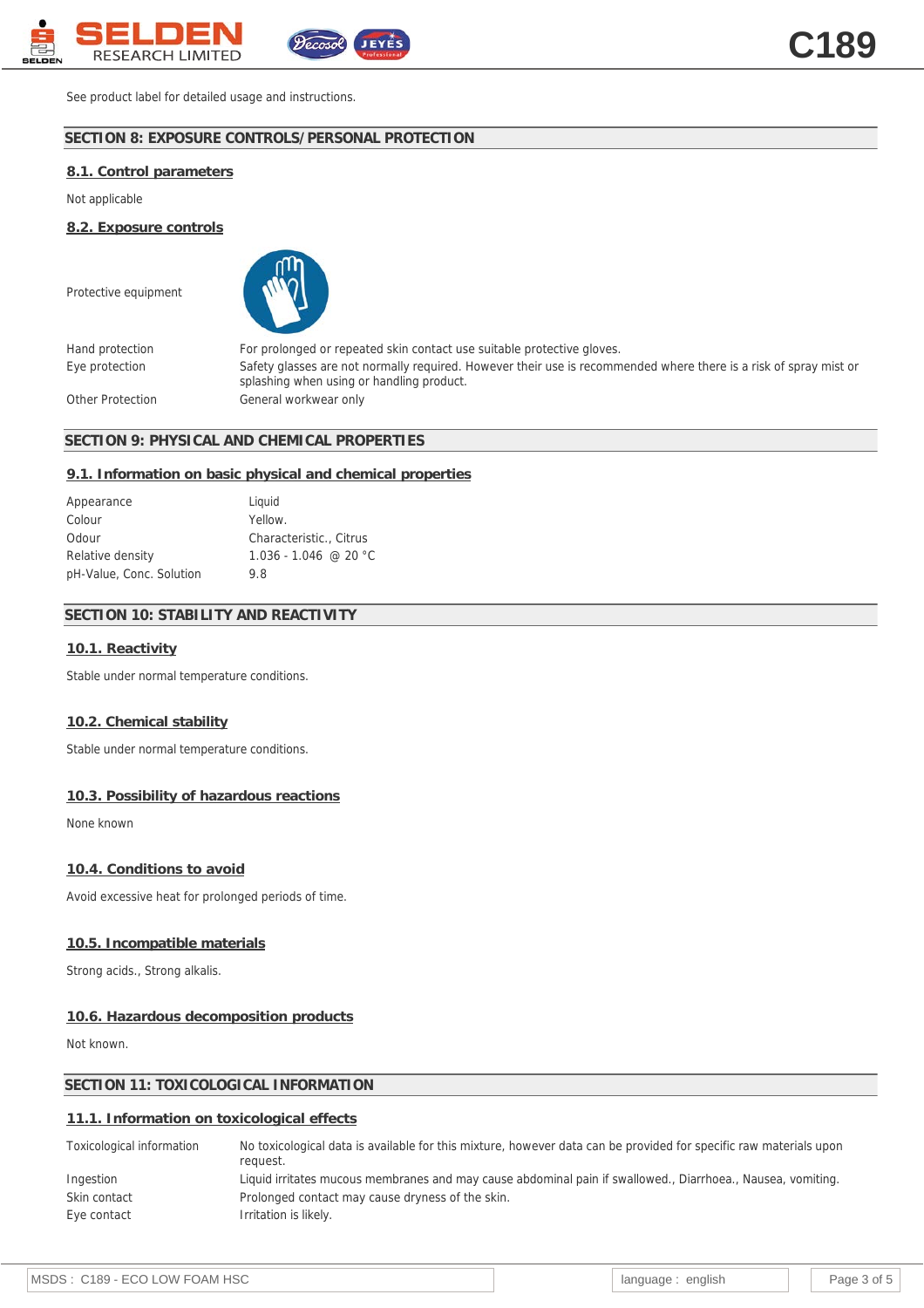# **SECTION 12: ECOLOGICAL INFORMATION**

# **12.1. Toxicity**

Not classed as Hazardous to the Environment but release to the environment should be avoided.

## **12.2. Persistence and degradability**

Degradability The surfactants contained within the product comply with the biodegradability criteria as laid down in Regulation (EC) No 648/2004.

### **12.3. Bioaccumulative potential**

Bioaccumulative potential The product does not contain any substances expected to be bioaccumulating.

### **12.4. Mobility in soil**

Mobility: The product contains substances, which are water soluble and may spread in water systems.

### **12.5. Results of PBT and vPvB assessment**

This product does not contain any PBT or PvB substances

### **12.6. Other adverse effects**

None known

# **SECTION 13: DISPOSAL CONSIDERATIONS**

### **13.1. Waste treatment methods**

Dispose of waste and residues in accordance with local authority requirements.

### **SECTION 14: TRANSPORT INFORMATION**

General The product is not covered by international regulation on the transport of dangerous goods (IMDG, IATA, ADR/RID).

### **14.1. UN number**

### **14.2. UN proper shipping name**

Proper Shipping Name: Not applicable

### **14.3. Transport hazard class(es)**

Transport Labels Not Applicable

**14.4. Packing group**

### **14.5. Environmental hazards**

Environmentally Hazardous substance/Marine Pollutant No

# **14.6. Special precautions for user**

Tunnel Restriction Code n/a

### **14.7. Transport in bulk according to Annex II of MARPOL73/78 and the IBC Code**

### Not relevant

### **SECTION 15: REGULATORY INFORMATION**